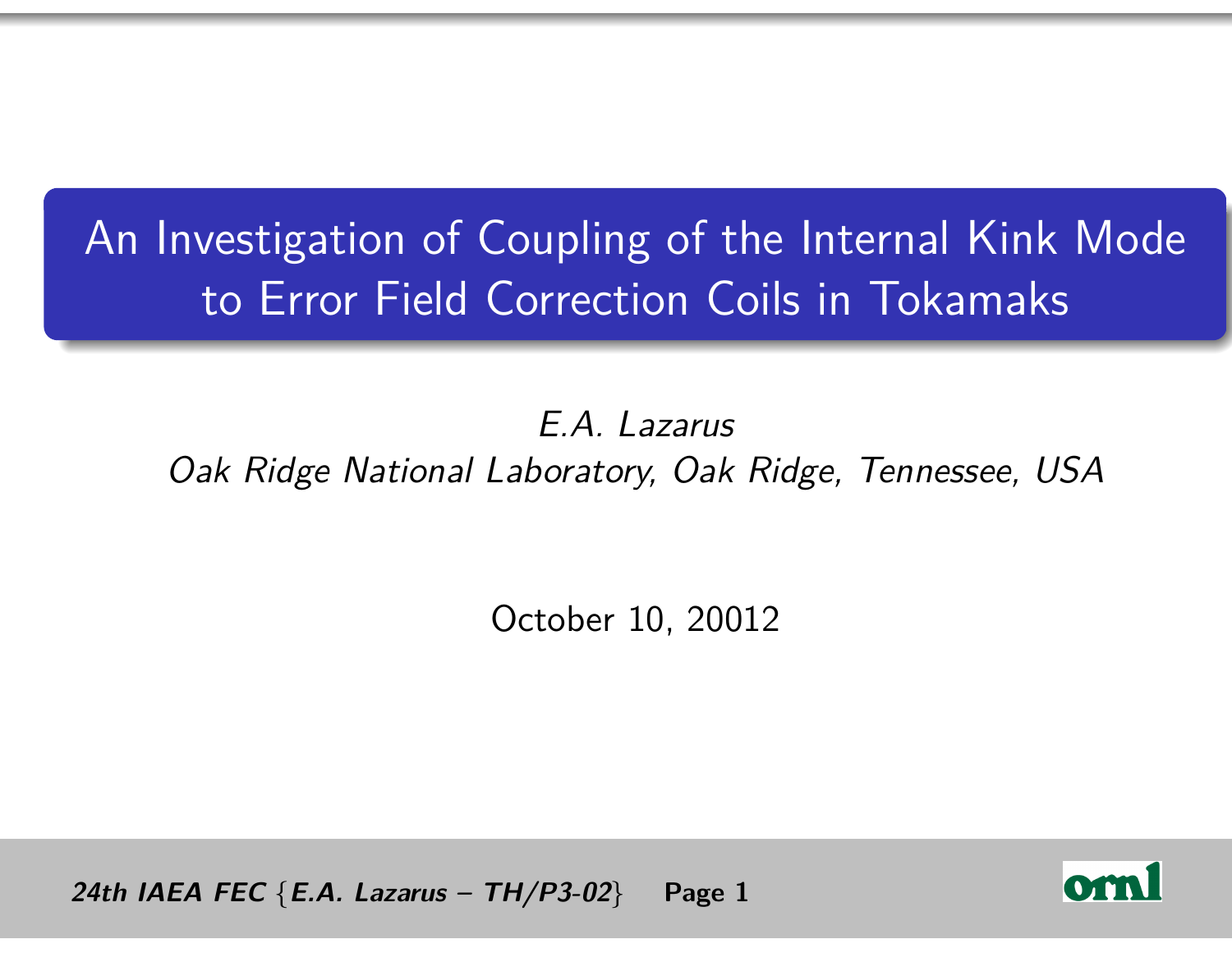### My Summary Slide

#### An Investigation of Coupling of the Internal Kink Mode to Error **Field Correction Coils in Tokamaks.**

*E.+A.+Lazarus,+ORNL*

 $\cdot$  The saturated internal kink that was studied analytically in the cylindrical tokamak, (Rosenbluth, *et.al.*, 1973) is examined in 3d geometry using the VMEC equilibrium code. While the mode is stabilized by toridicity, the *boundary m/n=1/1* perturbation needed to restore the saturated kink is surprisingly small; with the perturbation amplitude, normalized to major radius, ( $\delta R/R_0$ ) in the range  $10^{-4} - 10^{-3}$ .

• Characterization of solutions with the pressure and  $\delta R/R_0$  is presented for a large aspect ratio circle and a small aspect ratio ellipse.

• It is proposed that such field errors are the explanation for the sawtooth results in devices where  $q_0$  remains below unity throughout the sawtooth cycle.

The saturated kink exhibits a flattening of the q-profile around the q=1 region and a helical core.



**These results may lead to efficient control of the sawtooth amplitude** in large devices that have error-field correction coils. The possibility of sustained operation at q<sub>o</sub><<1 in a high- $\ell_i$  scenario is also discussed.

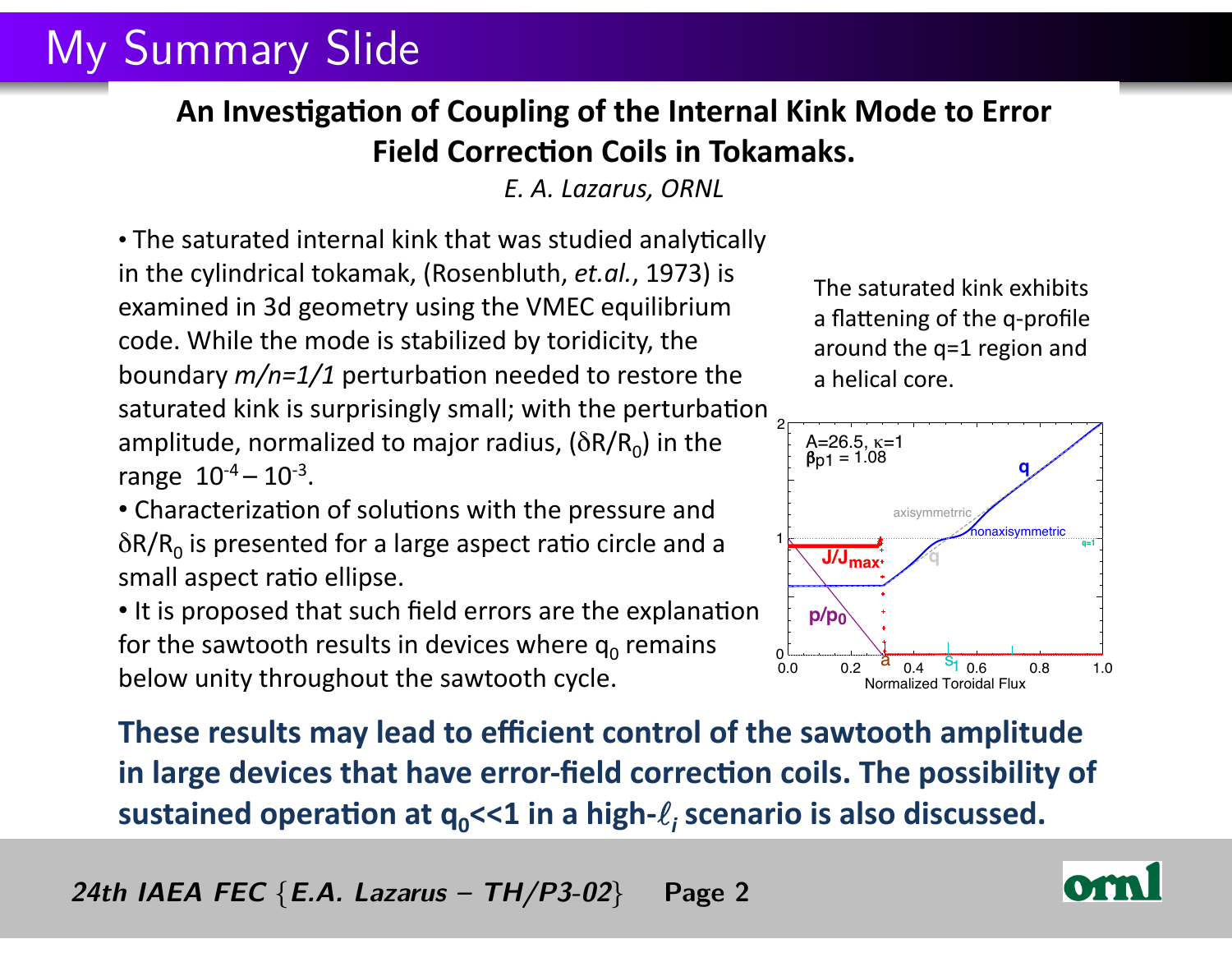# In this work I examine the saturated internal kink in 3D geometry, starting from the work of Rosenbluth, Dagezian & Rutherford [Phys.Fluids **16**(1973)1894.].

- That work showed the existence of a saturated internal kink in the limit of a cylindrical tokamak. It was an analytical calculation.
	- The profiles, with  $a < \rho_1 < b$  , where  $\rho_1$  is the  $q=1$  surface
	- and  $b$  is the boundary, are  $p(\rho)=p_0\cdot(1-(\rho^2/a^2)$  and
	- $J_{\phi}(\rho) = J_0$  for  $\rho \le a$ . Both  $\rho \& J$  are zero for  $\rho > a$ .
	- The VMEC radial coordinate is s, the normalized toroidal flux. √
	- Here we take  $\rho \equiv \sqrt{s}$ .
- o In this work with those same profiles equilibria are computed numerically in 3D toroidal geometry.

While the internal kink is stabilized by toridicity, **a surprisingly small boundary m/n=1/1 perturbation needed to restore the saturated kink**; with the perturbation amplitude, normalized to major radius,  $(\delta R/R_0)$  in the range  $10^{-4} - 10^{-3}$ . Elongation and reduced aspect ratio appear to reduce the external drive requirements  $(\delta R/R_0$  &  $\beta_{p1}$  ).

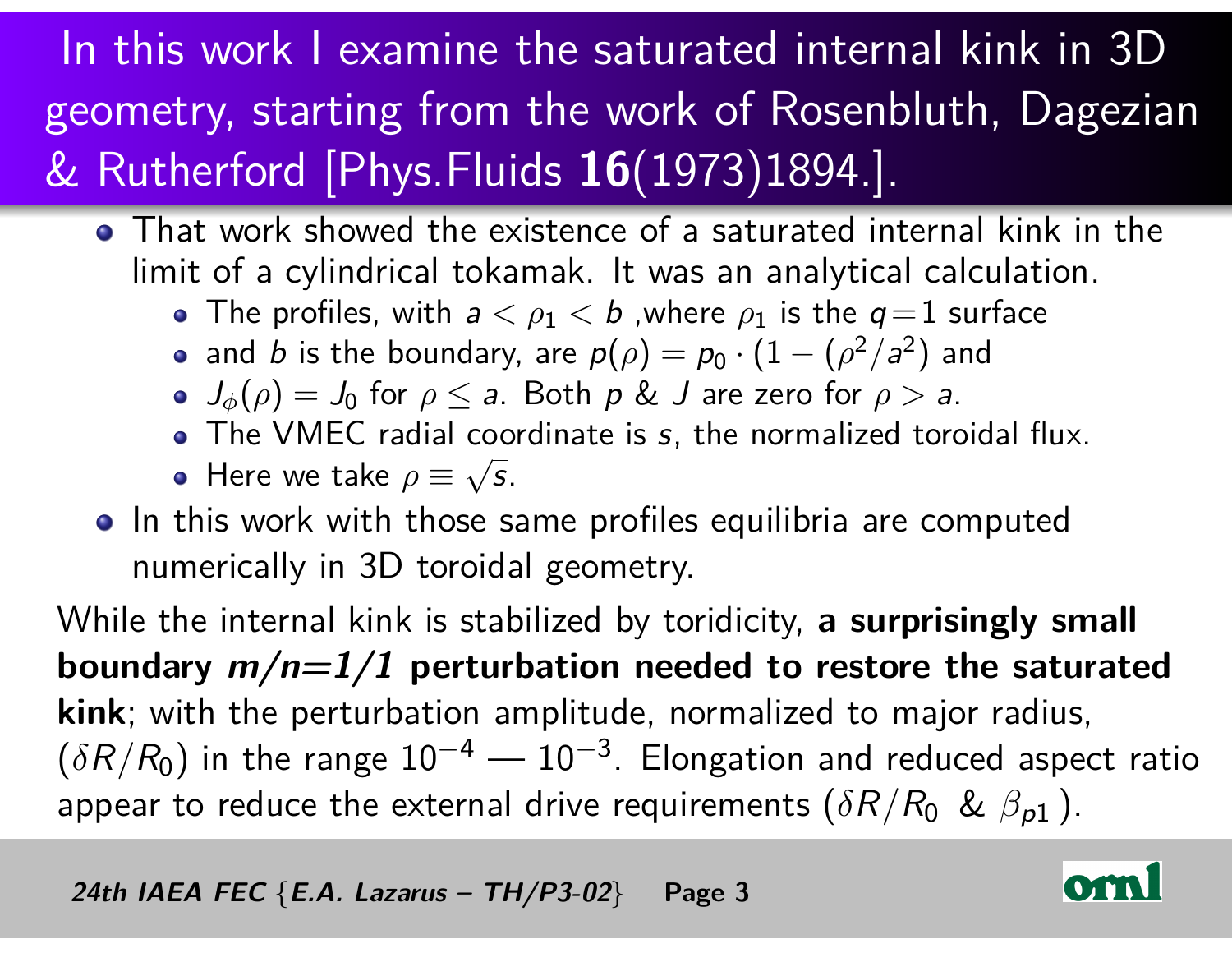# 3D solutions are characterized by a flattening of the q-profile in a region centered on the  $q=1$  radius.

The "typical result" is shown here.



(1sted 1980) 24th IAEA FEC {*E.A. Lazarus – TH/P3-02*} Page 4

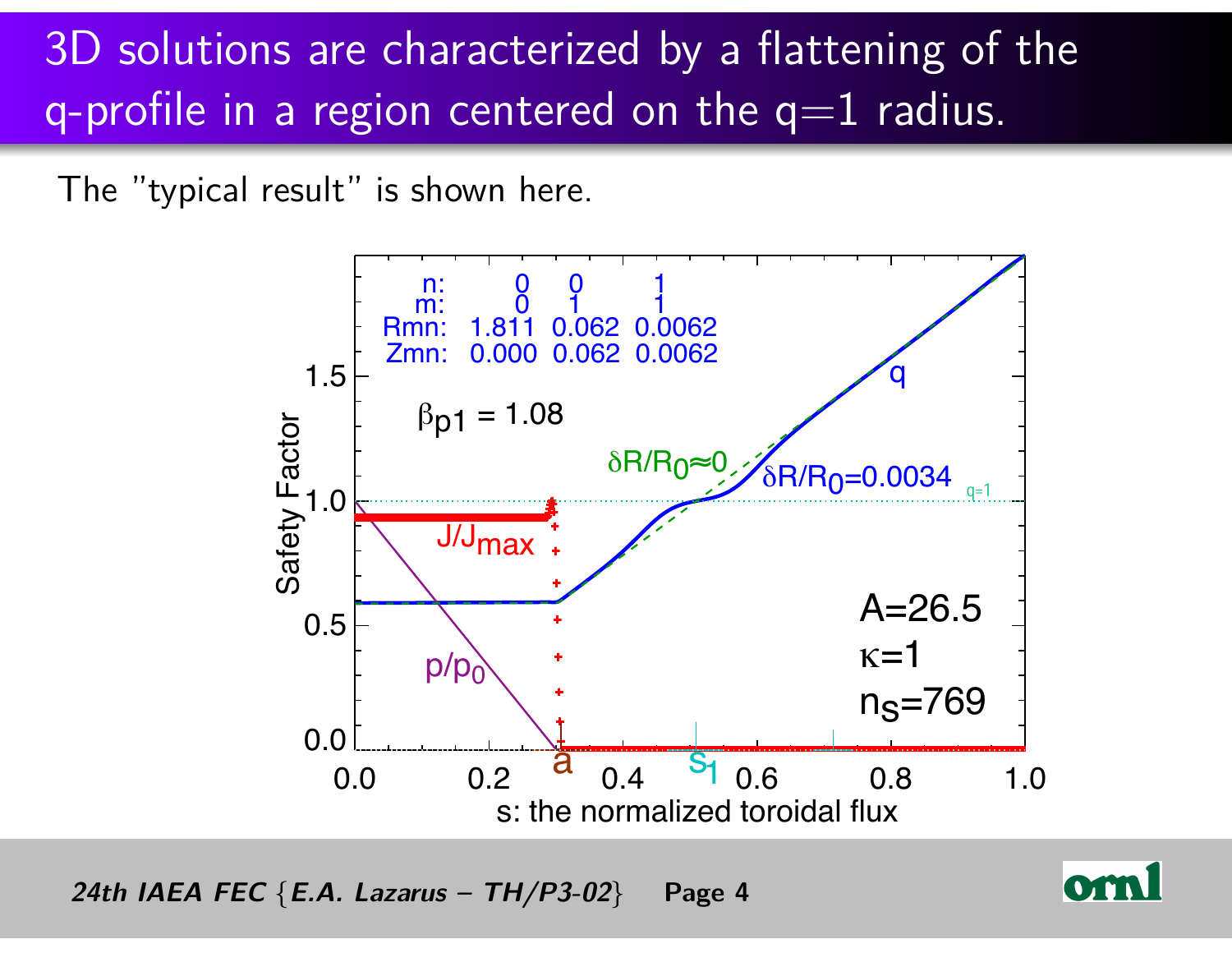### The equilibrium has a helical core.

- In the figure above, shown are the solutions for q, the safety factor along with the normalized driving functions  $p/p_0$  (purple line) and  $\langle J^\Phi / J^\phi_{max} \rangle$ (red  $+$  signs). The q-profile from an infinitesimal boundary perturbation is also shown (green dashed line).
- In no cases have we found evidence for a saturated internal mode when  $\delta R/R_0$  =0, *i.e.*, we do not obtain convergence at a  $\beta$  that exceeds some critical value.
- In the figure below, surfaces in toroidal planes are shown at two angles separated by  $180^\circ$ . It is seen that the perturbation of the  $\mathsf{q}{=}1$  surface (and the axis) are large compared to the boundary perturbation. The toroidally averaged axis , also shown, is near that for the axisymmetric case.
- These results differ from the work of Cooper, et.al., [PRL **105** (2010) 035003.] in two significant ways:
	- Here the  $q=1$  surface is inside the plasma and  $q_0 << 1$ , whereas Cooper has  $q_{min} \approx 1$  and  $1 < q_0 < 3/2$ . *i.e.*, this is an internal kink and Cooper's result is a quasi-interchange.
	- Here, the helical core vanishes when  $\delta R/R_0$  = 0.

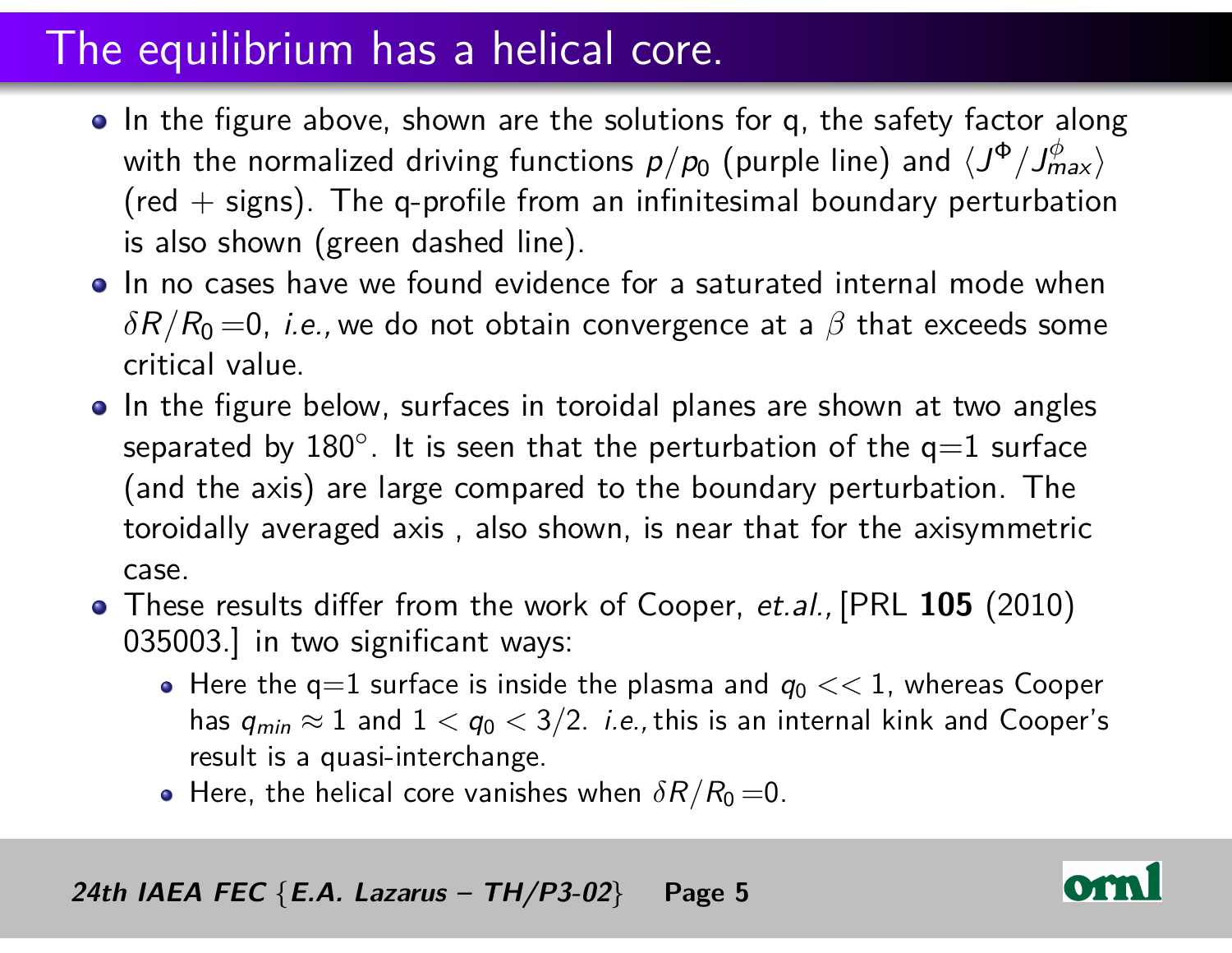#### The edge perturbation is amplified in the core.



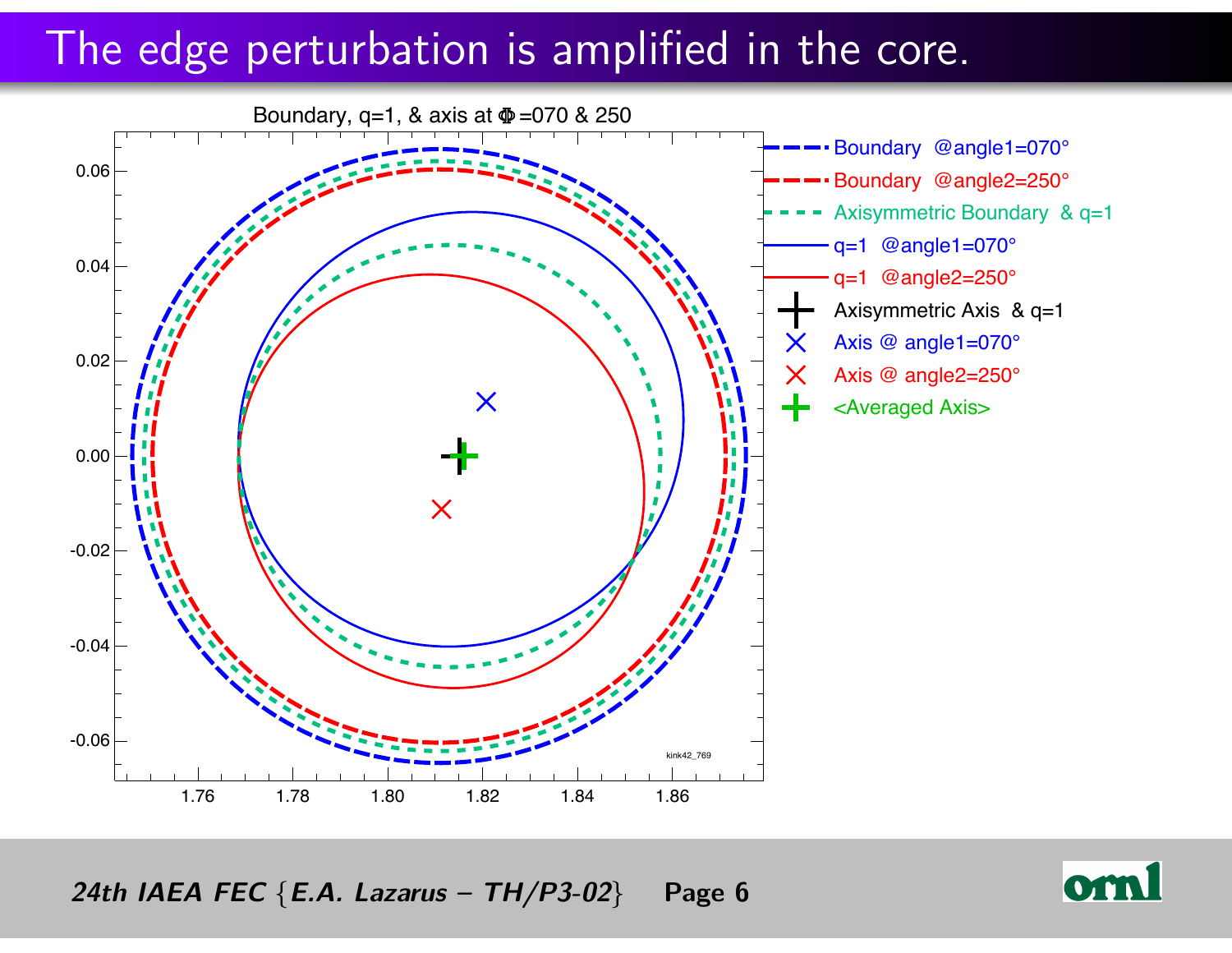# The derivative  $q(s)$ , is taken as a proxy for mode strength. Here are results for the large aspect ratio circles (LAC).



The internal structure vanishes for  $\delta R/R_0 = 0$ .

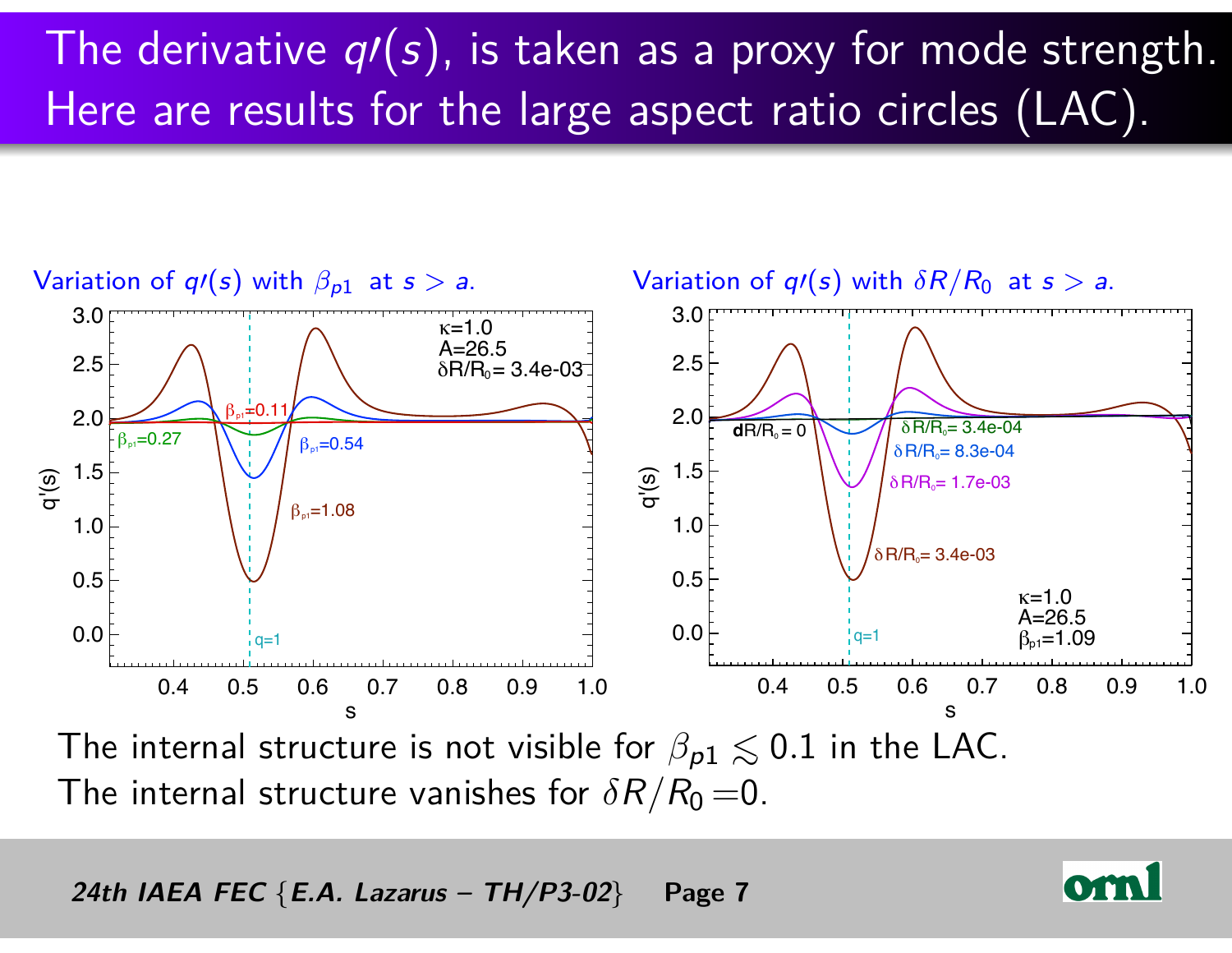# The behavior of VMEC varies with the number of radial grid points, n<sub>s</sub>.

The results on the previous slide were obtained with  $n_s$ =769. Unfortunately, the result is strongly dependent on the radial resolution. A sequence,  $n_s = [193, 385, 769]$  is shown here.

Resonent Components of Toroidal Current Density vs. s



- **•** The resonant structure narrows and peaks as  $n_s$  is increased.
- The next step,  $n_s = 1537$ , does not converge.
- **•** This structure of the resonant terms affects the q-profile.

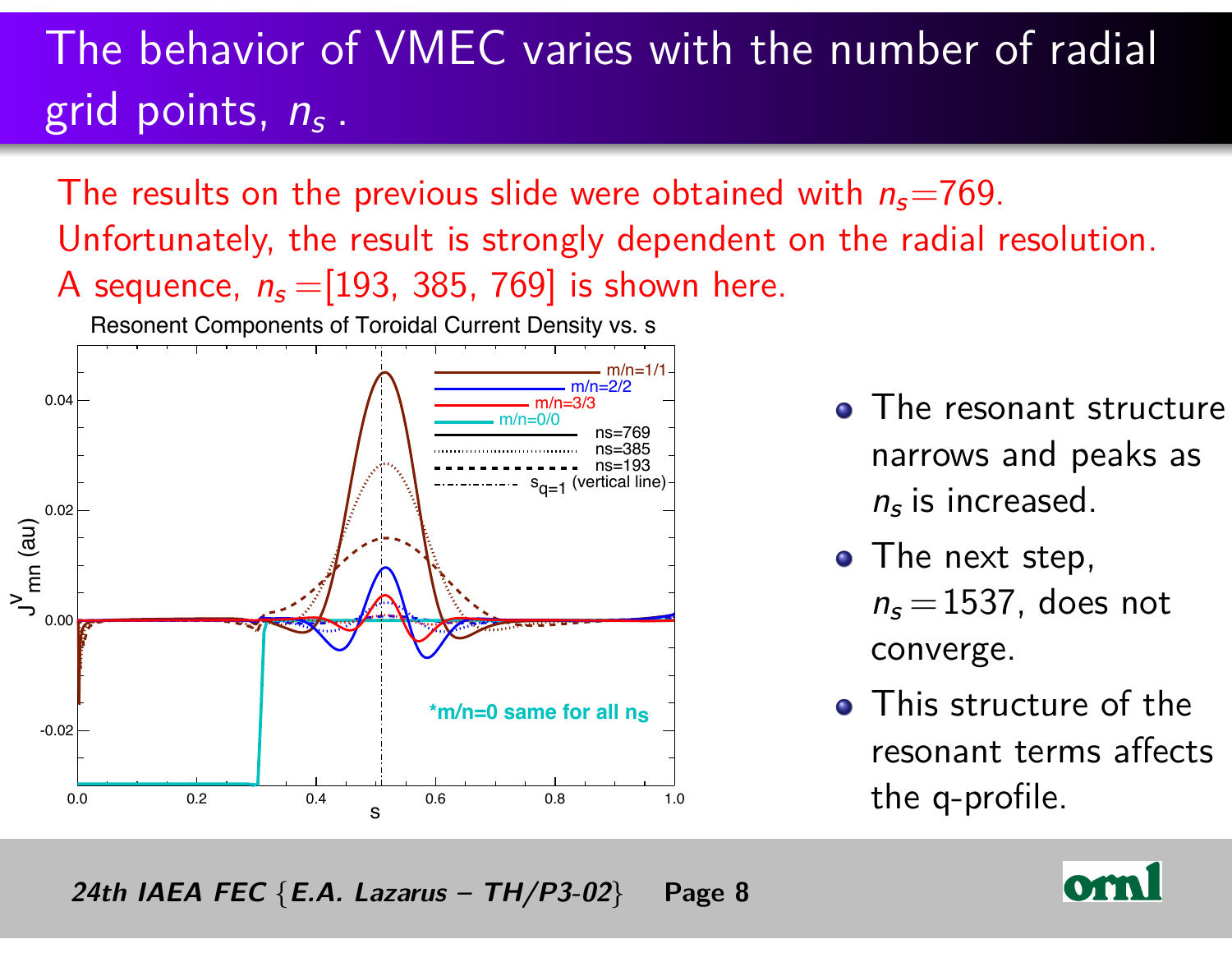# The calculated q-profile for the internal mode requires a fine radial grid.



Clearly, the VMEC behavior is less-than-desired. On the otherhand, each case is a converged equilibrium; *i.e.*,  $\nabla B = 0 \& \nabla p = J \times B$ 

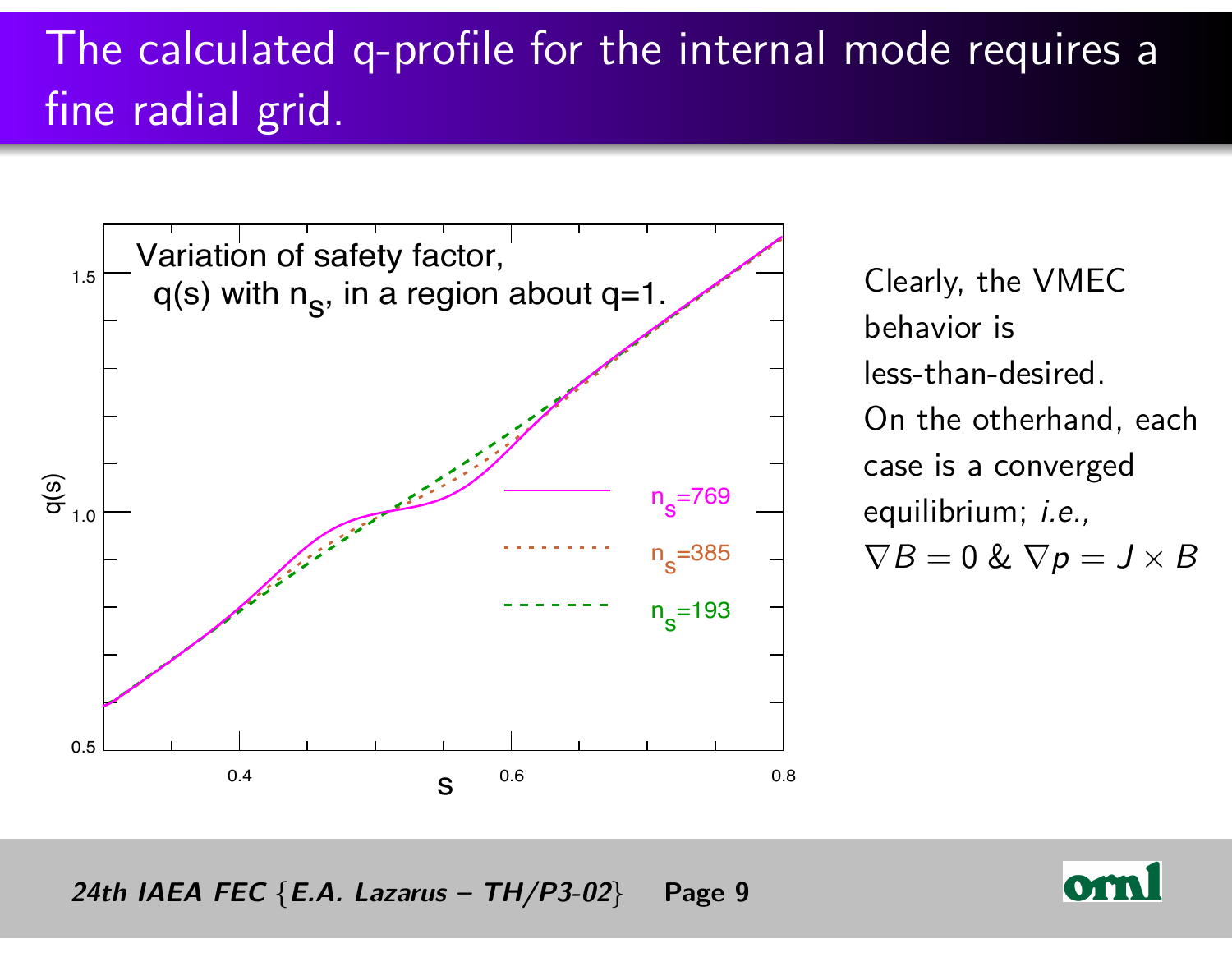### VMEC convergence and plasma shape.

- The cases presented above are well-converged: ftol  $< 1 \times 10^{-12}$  @  $n_{tor} = 5$  &  $m_{pol} = 12$
- Another, similar run with ftol *<* 1 × 10−<sup>17</sup> produced virtually identical results.
- In attempting to lower the aspect ratio or increase elongation, I cannot obtain convergence. Replacing the step functon  $\langle J_{\phi} \rangle$  with a sigmoid did not improve convergence. The only way I found to achieve convergence at  $A \approx 3$  or  $\kappa > 1$  was to truncate the Fourier series at  $n_{tor} = 1$ .
- **•** This is quite severe, resulting in substantial reduction in the mode structure ( see figure below).
- I pursue this because the saturated kink appears stiill more robust at  $A \approx 3$ ,  $\kappa \approx 2$

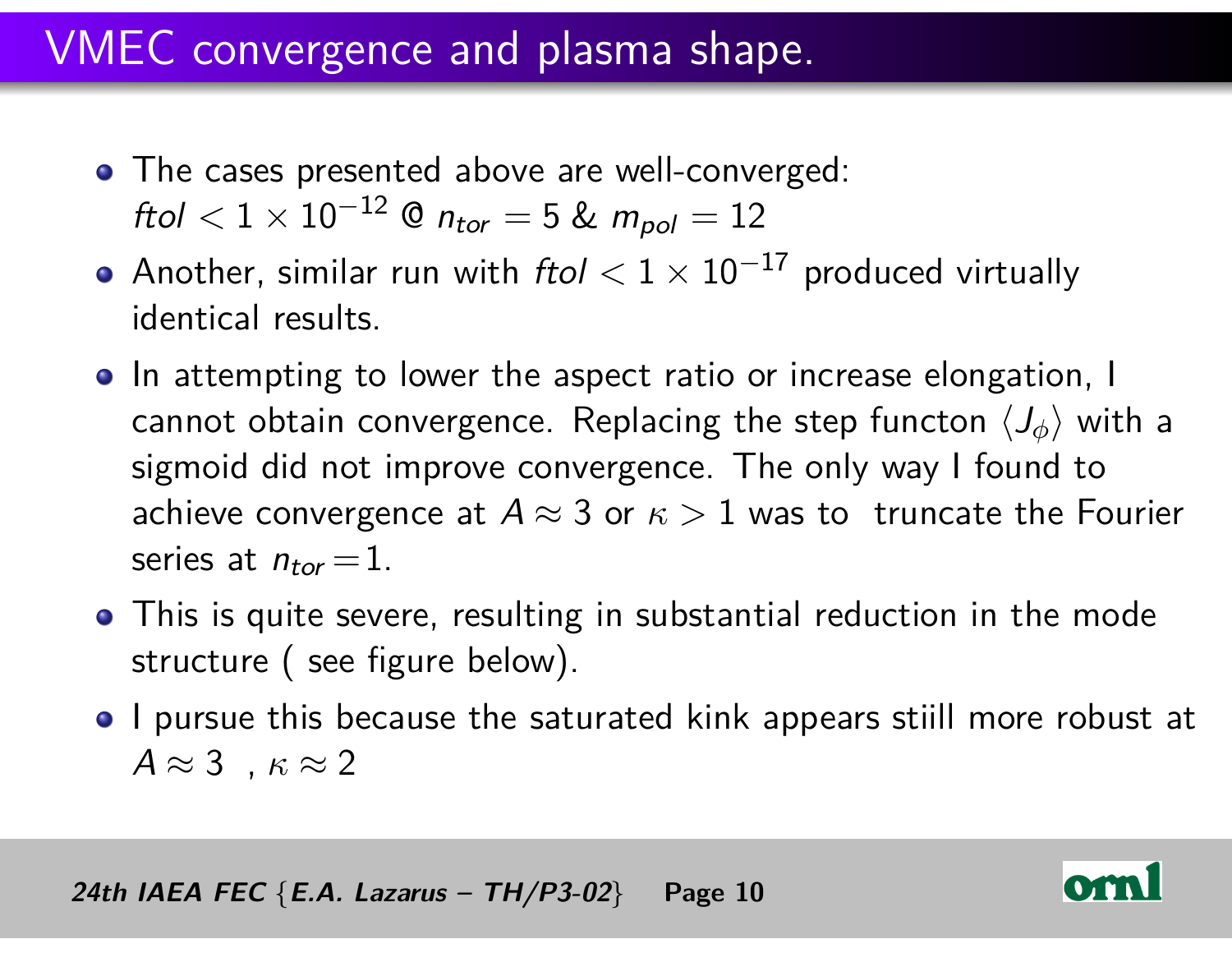# Restriction to  $n_{tor} = 1$  in VMEC is a severe truncation. The solutions to be presented are well-converged.



First, reexamine an LAC case where  $ntor > 1$  converges. **I interpret this to mean that the calculation with**  $n_{tor} = 1$  will **significantly under-estimate the mode strength.**

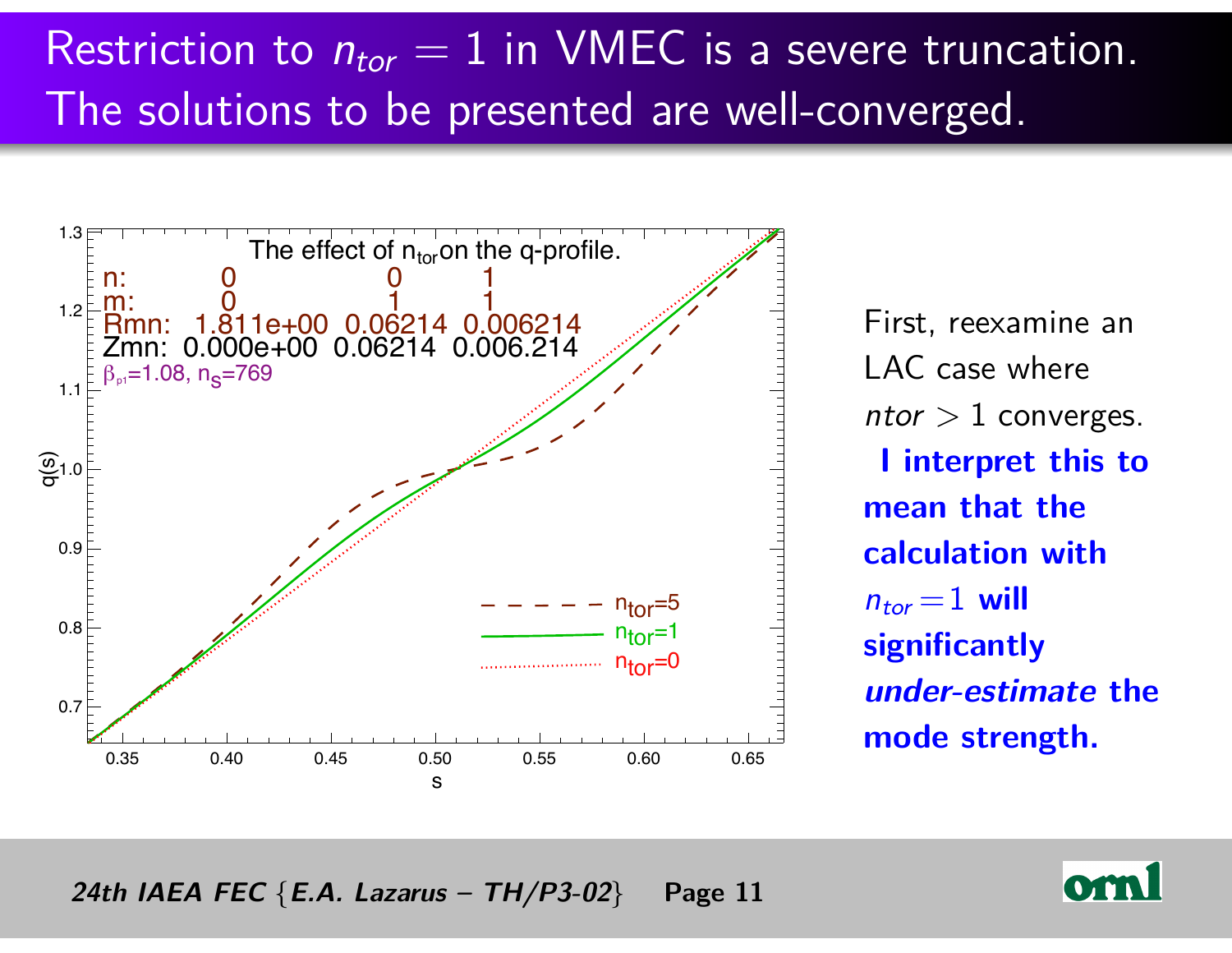### The mode structure for  $A = 3$ ,  $\kappa = 2$ .



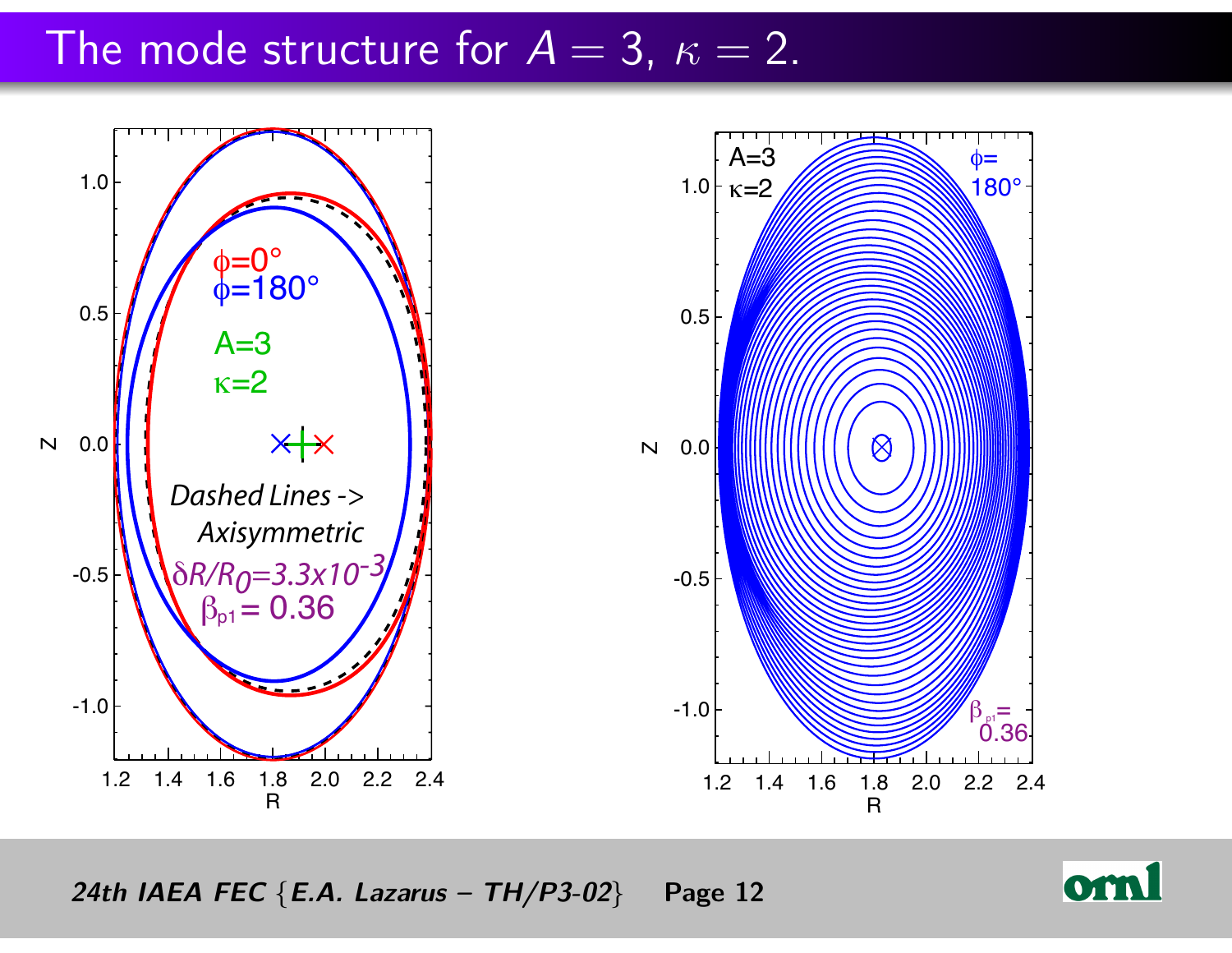# The mode scaling for  $A = 3$ ,  $\kappa = 2$  with  $\delta R/R_0$  &  $\beta_{p1}$ .



Notice that the mode still exists at  $\beta_{p1} = 0$ ; solutions were not obtained with  $\beta_{p1} > 0.36$  although, in the large aspect ratio circle,  $\beta_{p1} > 1$  was possible. Also, the saturated kink is still visible at smaller *δ*R*/*R<sup>0</sup>  $(\lesssim 2 \times 10^{-4})$  than seen in the LAC.

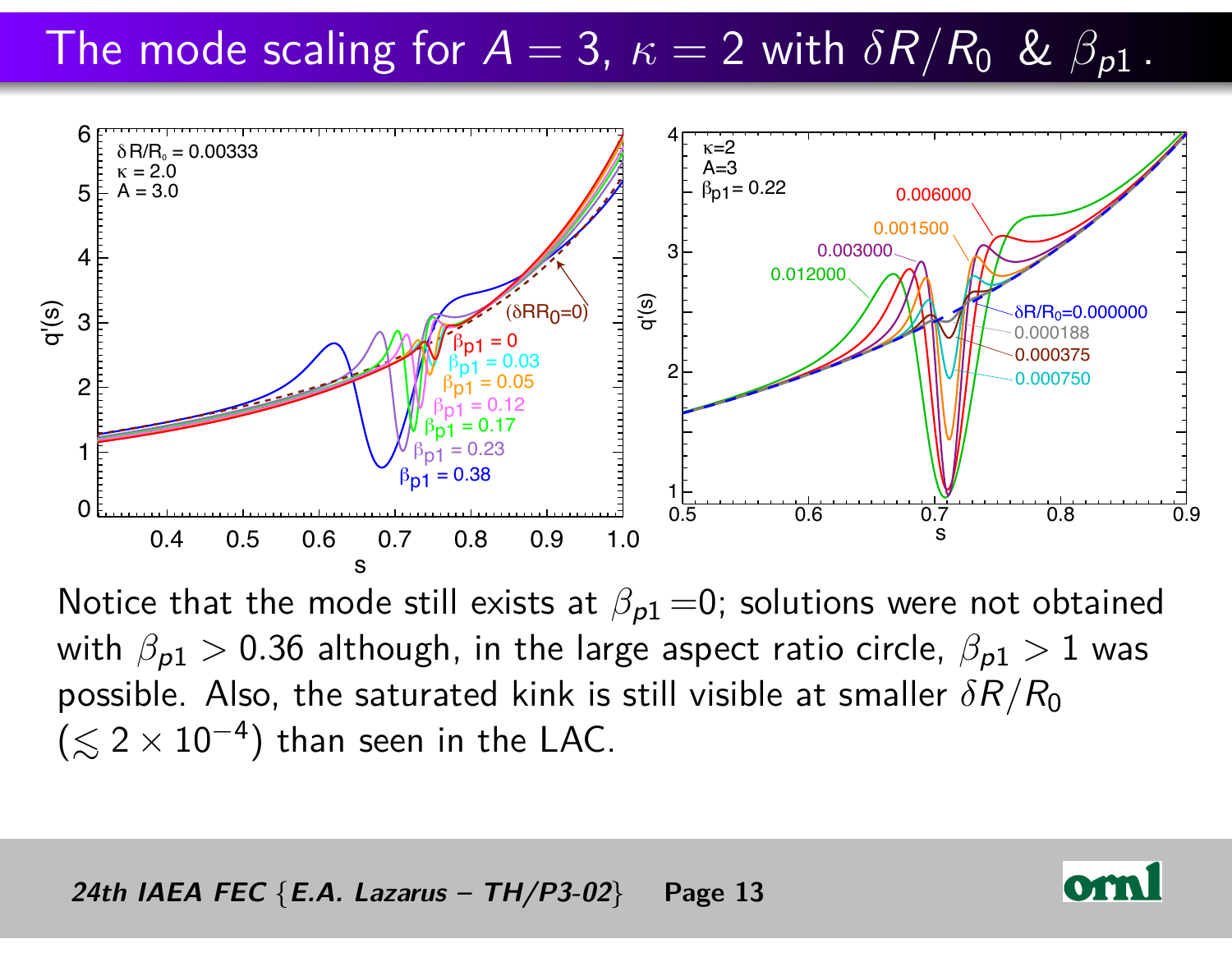- **The VMEC solutions presented here are believed to be accurate;** i.e.,  $\nabla B = 0$  &  $\nabla p = J \times B$ .
- Nevertheless, they have a character that is not aesthetically pleasing with dependences on  $n_s$  and  $n_{tor}$ .
- A reason they were pursued is that they may help explain experimental results.
- o In particular, we examine results from Textor and DIII–D.
	- Textor reports  $q_0\gtrsim \frac{2}{3}$  $\frac{2}{3}$  and  $q_0$  only varies by about 0.06 during a sawtooth cycle, never reaching unity.
	- DIII-D reports that  $q_0$  always returns to unity when the sawtooth crashes.



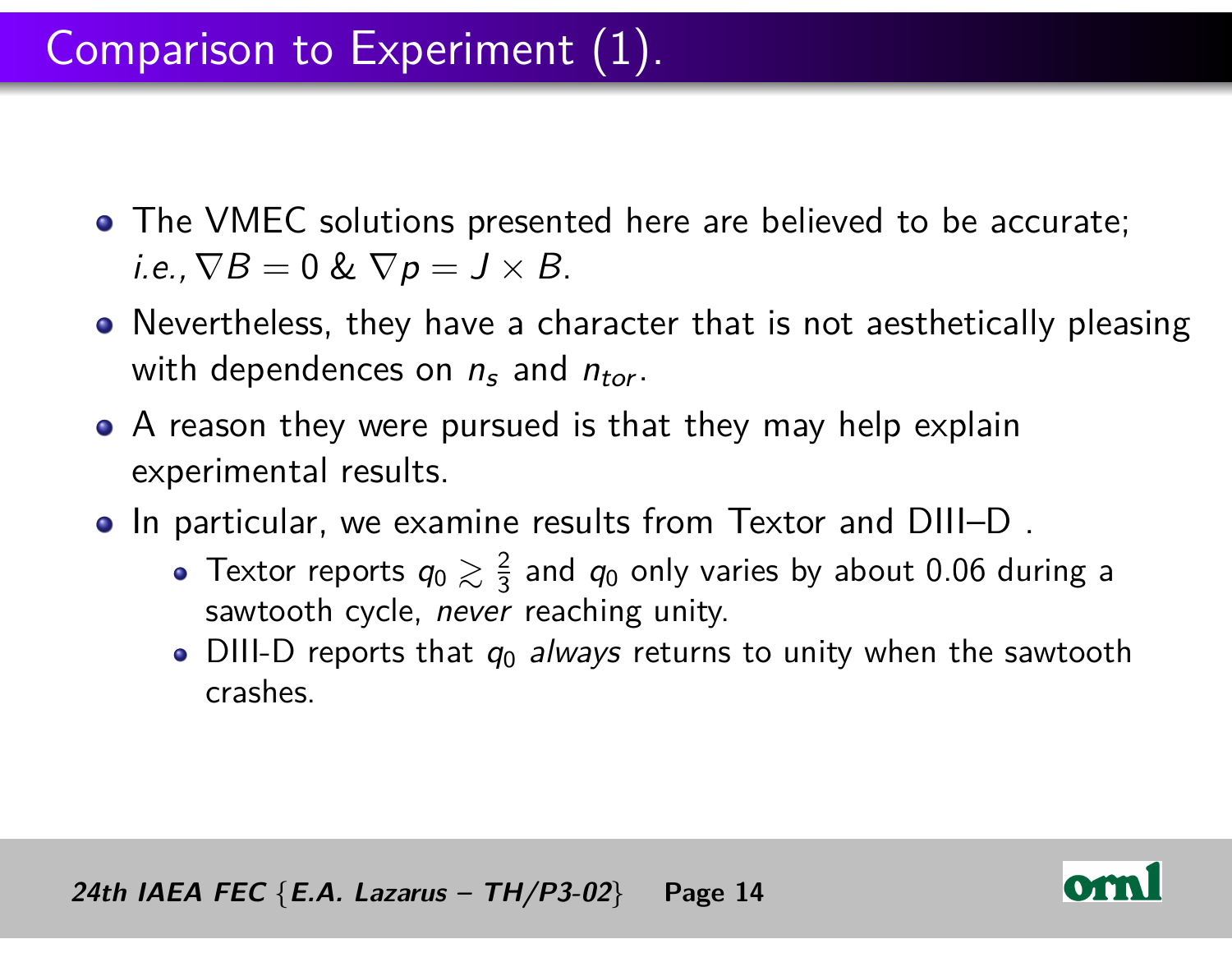### Comparison to Experiment (2) – TEXTOR.

Below is shown part of Fig. 4 from [Soltwisch, et.al., 11th IAEA FEC (1986, Kyoto) "Sawtooth modulation of the poloidal field in TEXTOR under ohmic heating conditions."



FIG. 4. Low-q discharge  $(l = 485 kA, B_T = 1.57 T, q(a) = 2.1)$  suddenly developing a large  $m = 1$  mode after about 500 ms of stationary behaviour (frame (b) showing the fluctuations of lineintegrated electron densities at the chord positions indicated in frame (a)). Profiles about 25 ms before this event: (a) electron density, (c) safety factor, (d) current density, showing a pronounced shoulder at the  $q = 1$  radius, and (e) electron temperature calculated from the j-profile using neoclassical resistivity with  $U_t = 1.50$  V and  $Z_{\text{eff}} = 2$  (dots represent average temperatures in the time interval 400-800 ms measured by soft X-ray pulse height analysis).

The important point, in the context of this work, is that an axisymmetric equilibrium reconstruction requires shoulders on J*<sup>φ</sup>* that are centered at  $q=1$ . It is unclear how such a current profile would be maintained in an Ohmc plasma.

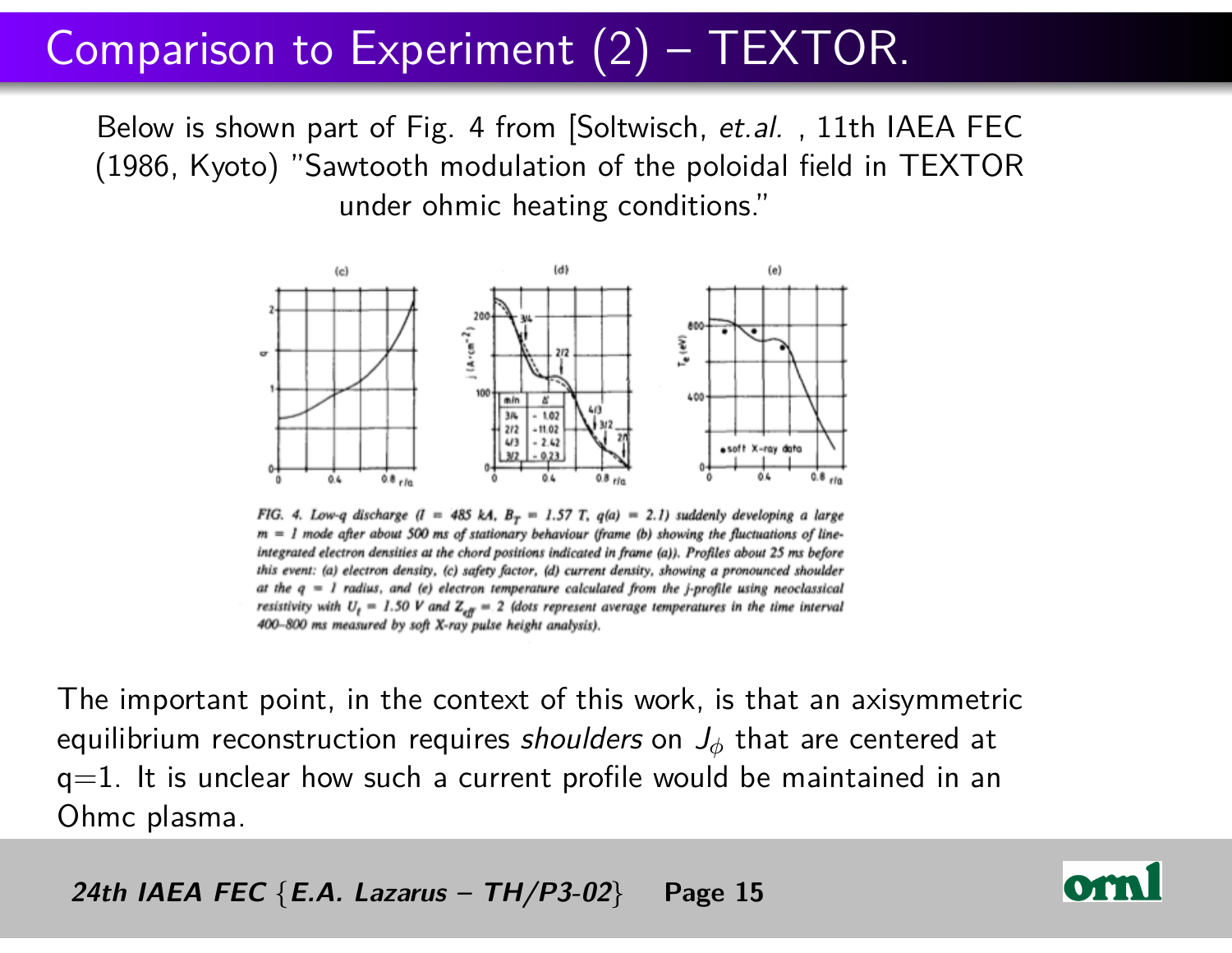### Comparison to Experiment (3) – shoulders.

Were we to take our solution from the large aspect ratio circle and, instead of using  $p(s)$  and  $J_{\phi}(s)$  as driving functions with 3D geometry, we insist on axisymmetry while using  $p(s)$  and  $q(s)$ , we would obtain "shoulders", as shown in the figure below. The existence of an  $n=1$  error field that results in a saturated kink seems to me more plausible than structure on the toroidal current profile.



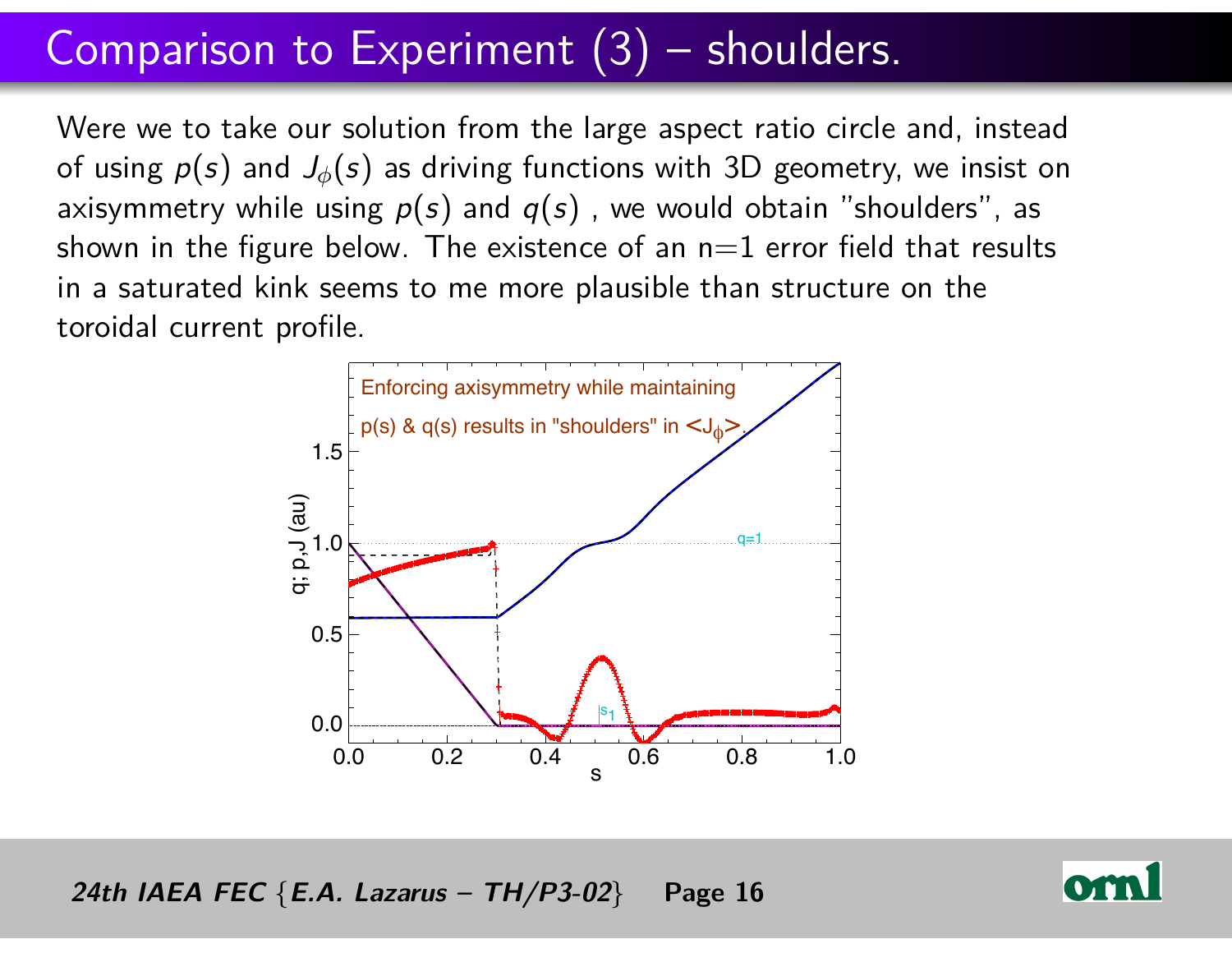### Comparison to Experiment (4)

- We note that numerous other experiments (Tokapole, JET, TFTR, PBX-M) have also reported that  $q_0$  remains below unity throughout the sawtooth cycle.
- Linear stability for the internal kink was explored for the case of the TEXTOR "shoulders" in [Lutjens, et.al., Nucl. Fusion **32**(1992)1625.] (as well as the destabilizing effect of elongation). They found that placing the current peak shoulders at the  $q=1$ radius was quite destabilizing, as compared to a current shoulder (reduced shear) well inside of  $r_{q=1}$ . That is, the profiles depicted in the previous figure have a very low critical  $\beta_{p1}$ .
- DIII-D reported [Snider, et.al., Nucl. Fusion**34**(1994)483.] changes in sawtooth behavior when the "N1-coil" was activated. (The N1-coil was a crude predecessor to the C-coils.) DIII-D was developing error field correction techniques well before it had the capability for q-profile measurement.
- It is likely that DIII-D, sees  $q=1$  returning to unity because of insufficient  $m/n=1/1$  boundary perturbation.

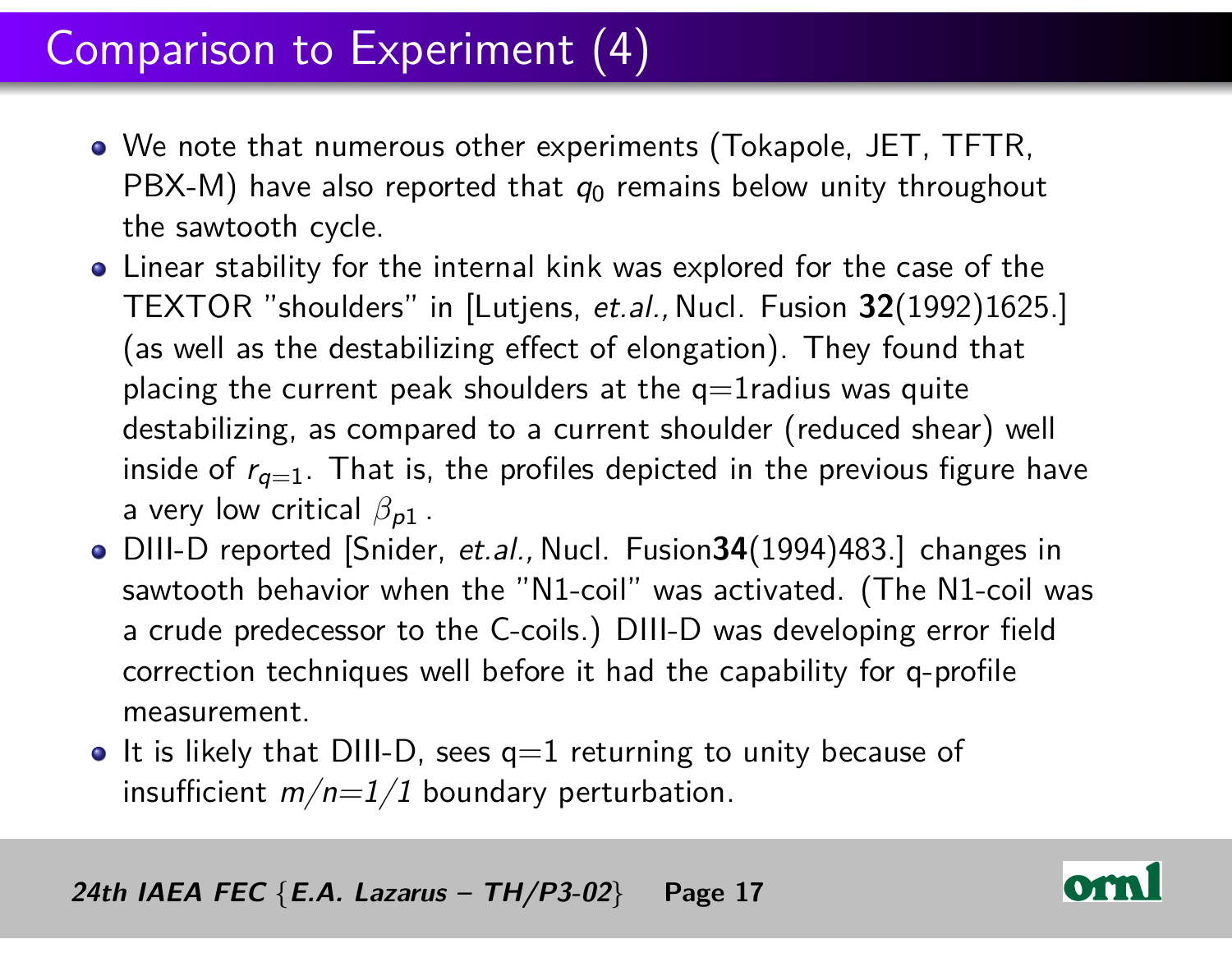# The application of a nonaxisymmetric field alters sawtooth behavior on DIII-D.



- o The N1 perturbing field alters the sawtooth waveform.
- With the N1-coil on, the distinct sawtooth character disappears.

SXR data from the 1992 DIII-D experiment. SXR with/without N1-coil displaced for clarity.

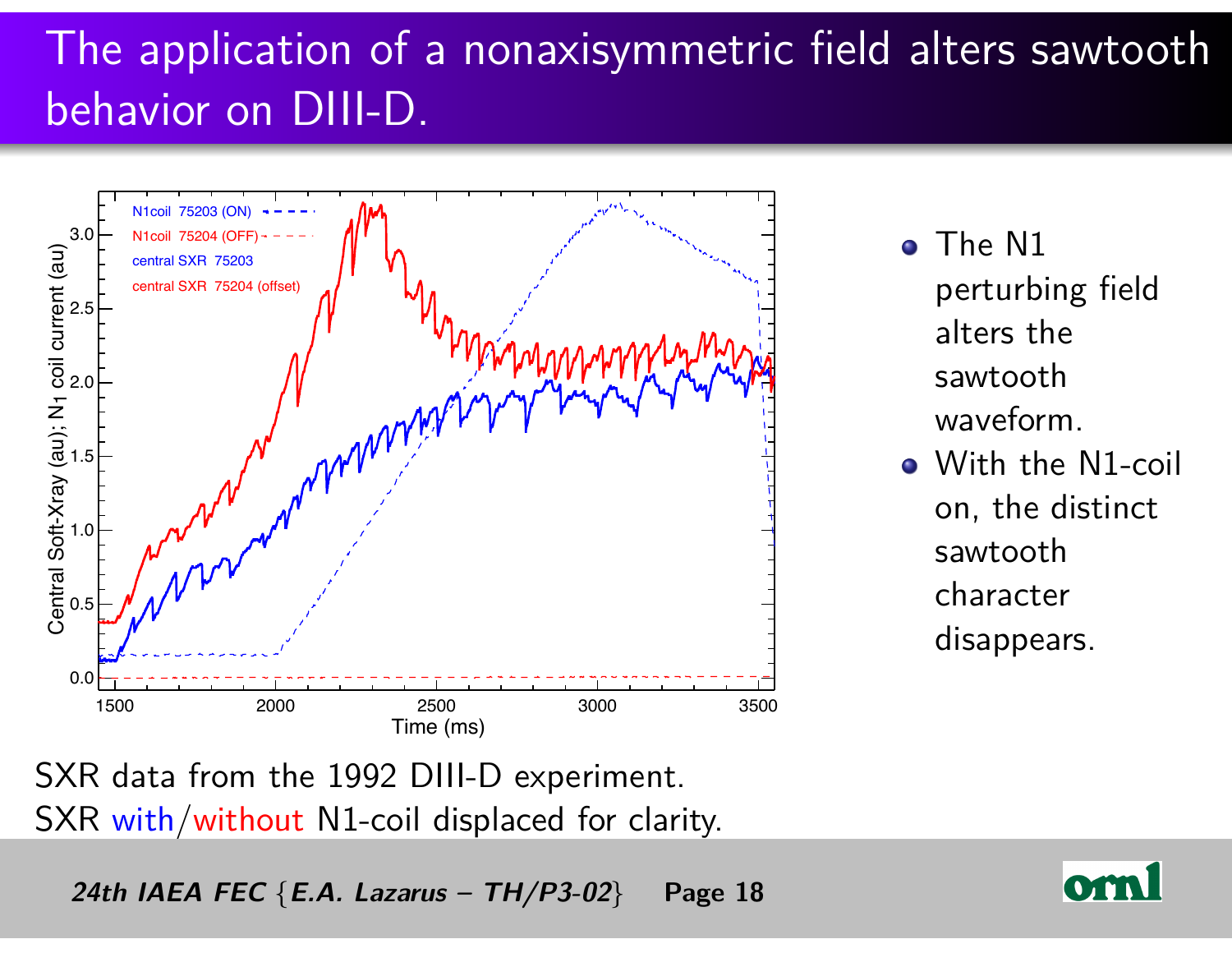### Some Conclusions

- **3D equilibrium calculations with VMEC suggest the existence of** an equilibrium state with  $q_0 \ll 1$  and a  $q=1$  surface well-inside **the plasma.**
	- Convergence of the equilibrium calculations was difficult, with results depending on VMEC run parameters
	- Even for the large aspect ratio circle, a convergence study was not possible; solution does not converge at sufficiently dense radial grid.
	- Results at  $A \sim 3$  or  $\kappa > 1$  or  $\delta \neq 0$  are still less reliable ( $n_{tor} = 1$ ).
- The result offers a plausible explanation for the observed phenomenology, namely, that **most tokamaks with measurement** capability show that  $q_0$  does not return to unity at the sawtooth **crash is likely due to small n=1 error fields**.
- It seems a more likely explanation of TEXTOR results than "shoulders" on the current profile.
- Additionally, there is evidence from DIII–D that altering the error field compensation alters sawtooth behavior.
- Given the fragility of the equilibrium calculations, it is likely that further insight will come from experiment; not additional VMEC calculations. (SIESTA was also tried by S.P. Hirshman and found to be less stable than VMEC for this class of equilibria.)

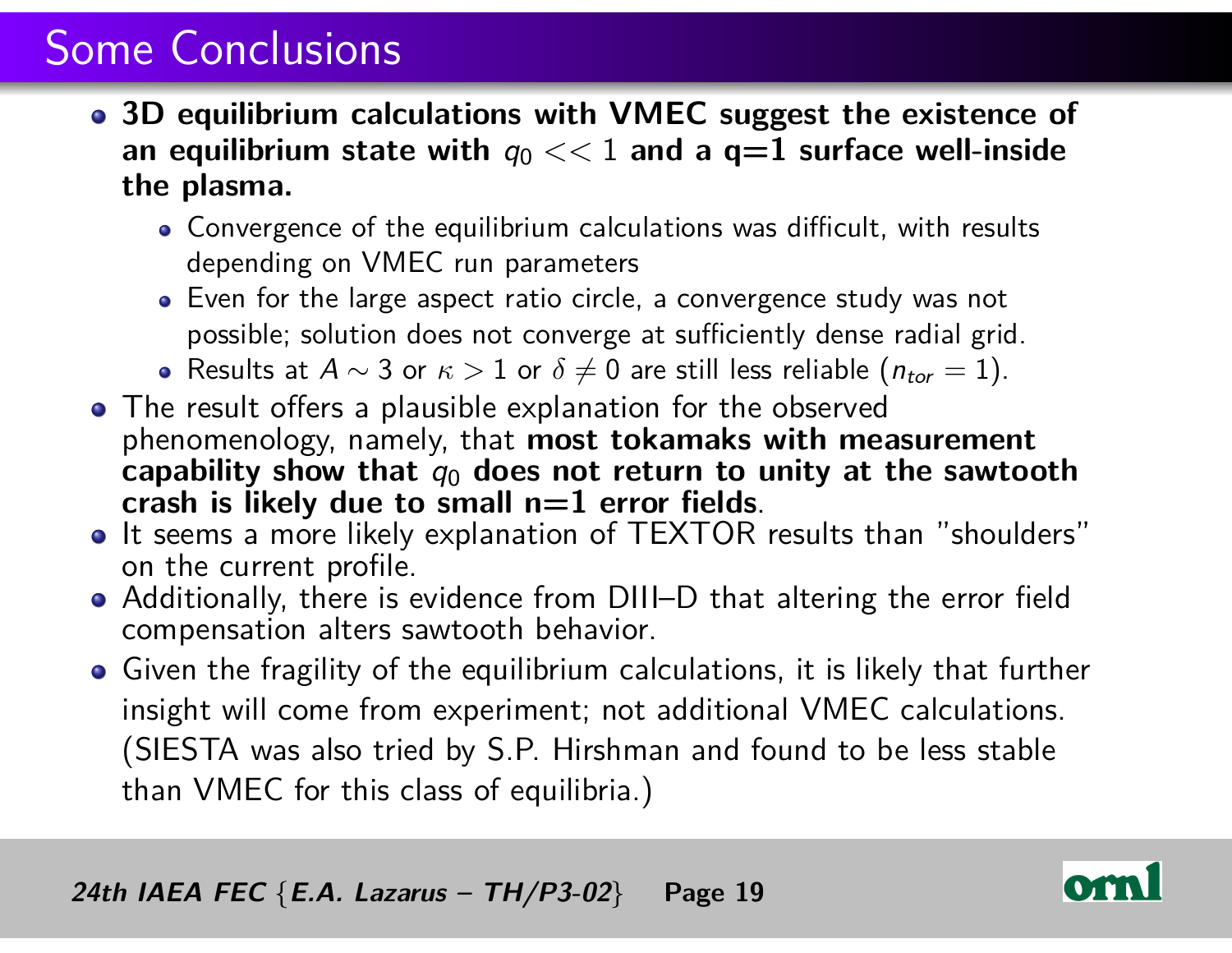### Sawtooth Control?

- The desirability of control of the sawtooth amplitude in ITER is well known: avoiding NTM's, avoiding large power transients on the divertor plates, etc.
- Error-field correction coils (designed into ITER) are used to avoid locked-modes. In normal operation the error-field correction can be turned off after the  $I_p$  ramp phase. These coils are big window-panes, far from the plasma. They are excellently positioned for producing an  $m/n=1/1$  field.
- **•** Learning how to make the transient of the sawtooth crash less severe with an error-field will require experimental effort – preferably on more than a single tokamak.
- **•** This seems to me to be more likely to provide robust sawtooth control than the various localized wave heating/current-drive schemes that have been proposed.
- This is unlikely to be expensive. It is merely changing the spectrum of the  $n=1$  field being applied by existing coils.

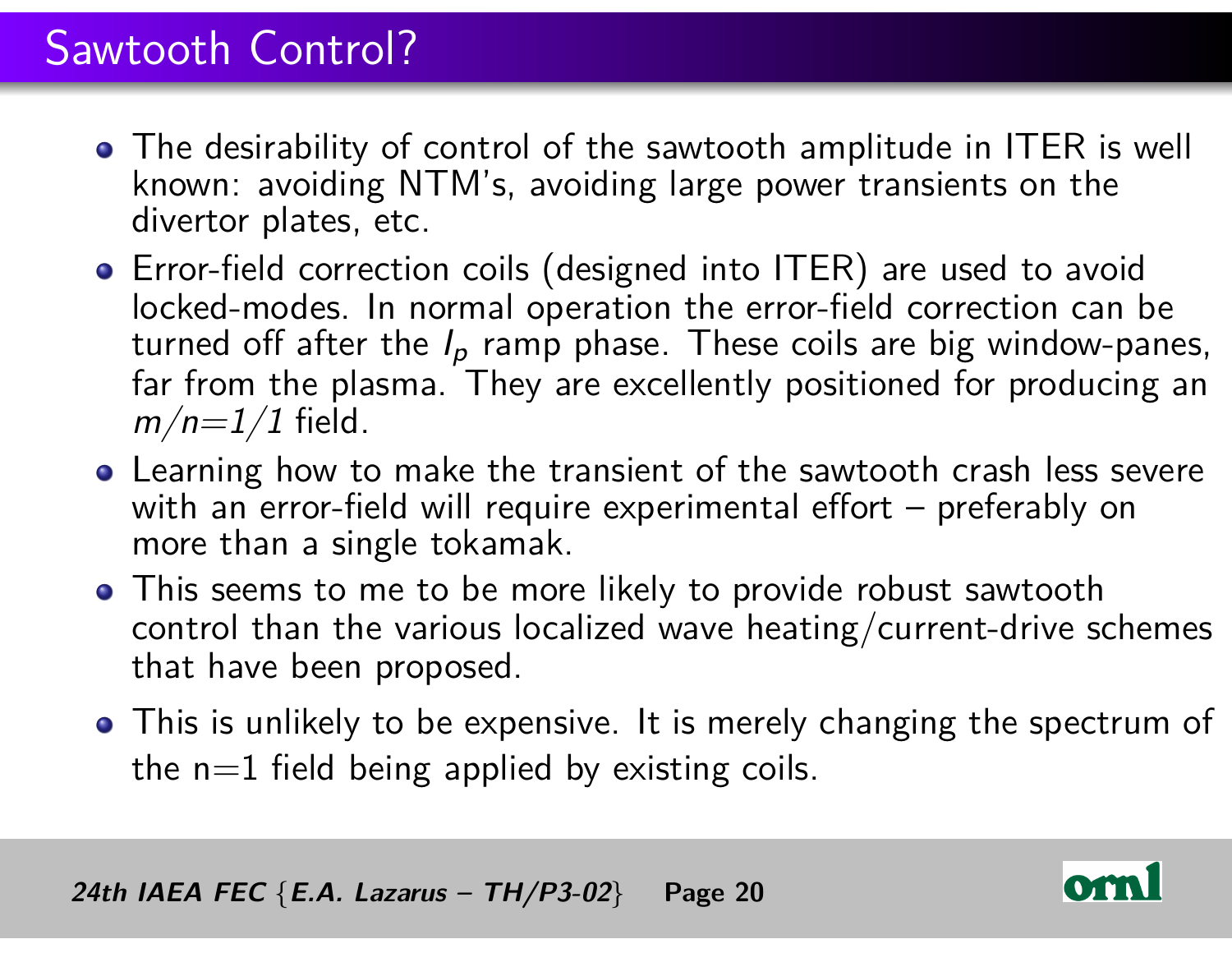### Other Possible Applications – high  $\ell_i$

The possility of sustained operation at  $q_0 < 1$  opens the possibility of new tokamak operating scenarios.

- The results provide a plausible basis for operation with  $q_0 < 1 \sim \frac{2}{3}$  $\frac{2}{3}$ , as is seen on TEXTOR.
- High  $\ell_i$  would seem more feasible with  $q_0 \gtrsim \frac{2}{3}$  $rac{2}{3}$ .
- **Ellipicity is strongly destablilizing to the internal kink [Troyon &** Turnbull, Nucl Fusion **29**(1989)1887.
- In previous work [Lazarus et.al., Phys. Plasmas 14(2007)055701.] we found that an elliptical shape  $(\delta = 0)$ , as compared to a bean shape, had large  $\mathcal{T}_i$  sawteeth and small  $\mathcal{T}_e$  sawteeth. In further investigation with central ECH it appeared that the nature of electron transport inside q $=$ 1 was perhaps parallel, in that a  $\nabla$   $T_e$  could not be produced, while  $\mathcal{T}_i$  transport was about the neoclassical level.

These all might combine in a fortuitous manner to produce a hot-ion mode, even with *α*-heating, with great ion confinement and exceptionally poor electron confinement. As  $\ell_i$  is high,  $\beta_n$  can be high and the beta wasted on electrons in the core is minimized.